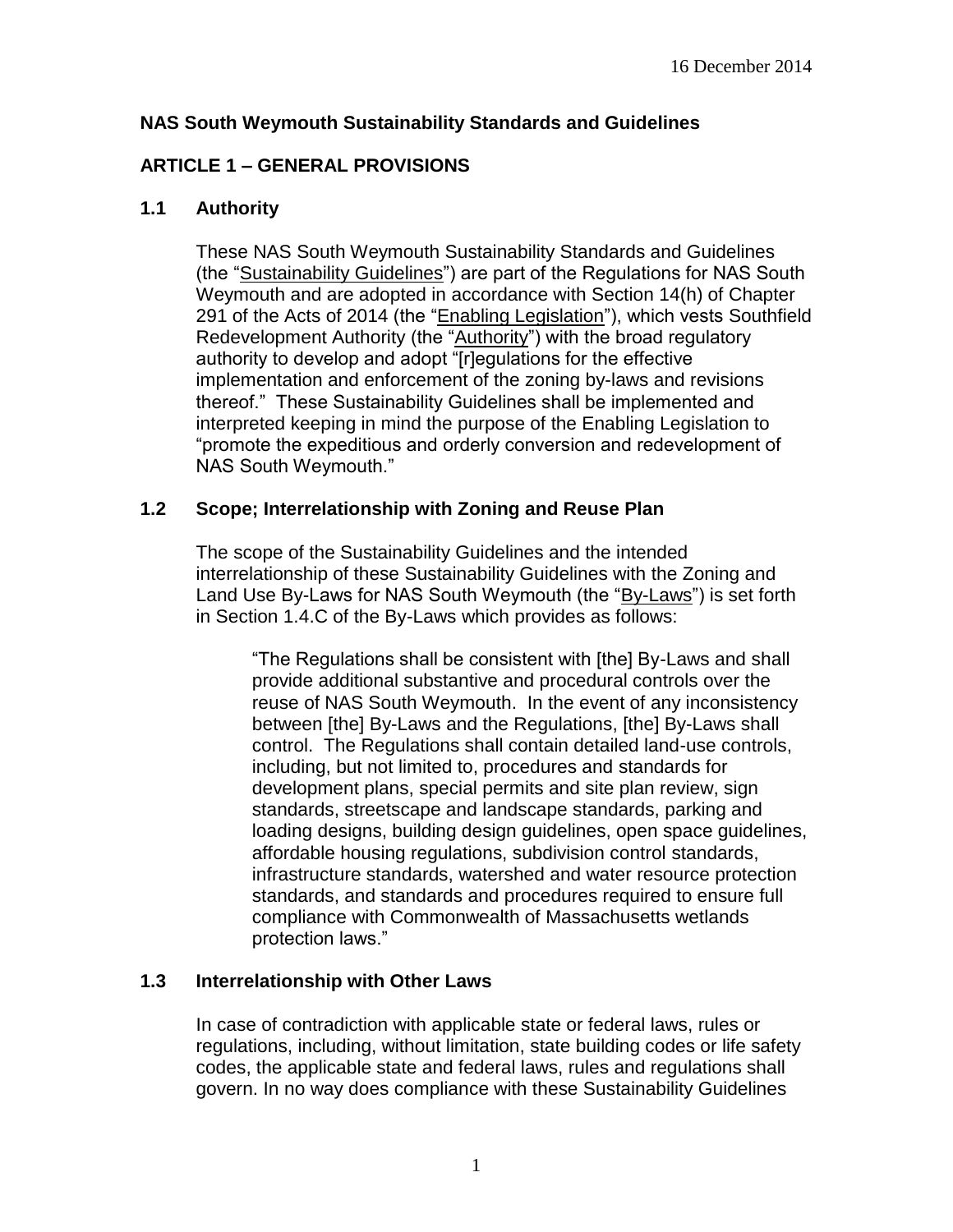exempt a structure from conformance with other applicable laws, rules or regulations.

#### **1.4 Adoption/Amendments**

The procedure for adoption of these Sustainability Guidelines is set forth in Section 14(h) of the Enabling Legislation, which provides that "[n]o regulation shall be adopted by the authority without first publishing notice of same in a newspaper of general circulation within the NAS South Weymouth Region, holding at least one public hearing in the NAS South Weymouth redevelopment area or in any one of the towns, and affording the opportunity for public comment." No separate approval by the towns of Abington, Rockland and Weymouth (the "Towns") of any Regulations adopted by the Authority in accordance with Section 14(h) is required. Amendments to these Regulations shall require the same procedure.

### **1.5 Intent of Sustainability Guidelines**

Sustainability is the principle of that construction, operation and maintenance of buildings and places can meet the needs of present users without compromising the interests of adjacent or future users regarding natural resources and the environment. The intent of these Sustainability Guidelines is to ensure the creation of a sustainable, smart growth development at NAS South Weymouth based on the principles of:

- Sustainable Site Planning Promoting a diverse, mixed-use, pedestrian-oriented environment with multiple options for alternative transportation;
- Natural Resource Conservation Conserving the energy, water and material resources that will be used in the development of the site and used by its future occupants;
- Environmental Protection Protecting environmental quality and human and ecosystem health by avoiding or limiting development impacts; and
- Green Building Design Creating buildings that conserve water, reduce energy use, improve indoor environmental quality, and use environmentally preferable building materials.

These Sustainability Guidelines are not intended to be the exclusive mechanism for ensuring the sustainability of NAS South Weymouth, as not all aspects of sustainability can be addressed through the By-Laws, these Sustainability Guidelines and the Administrative Rules and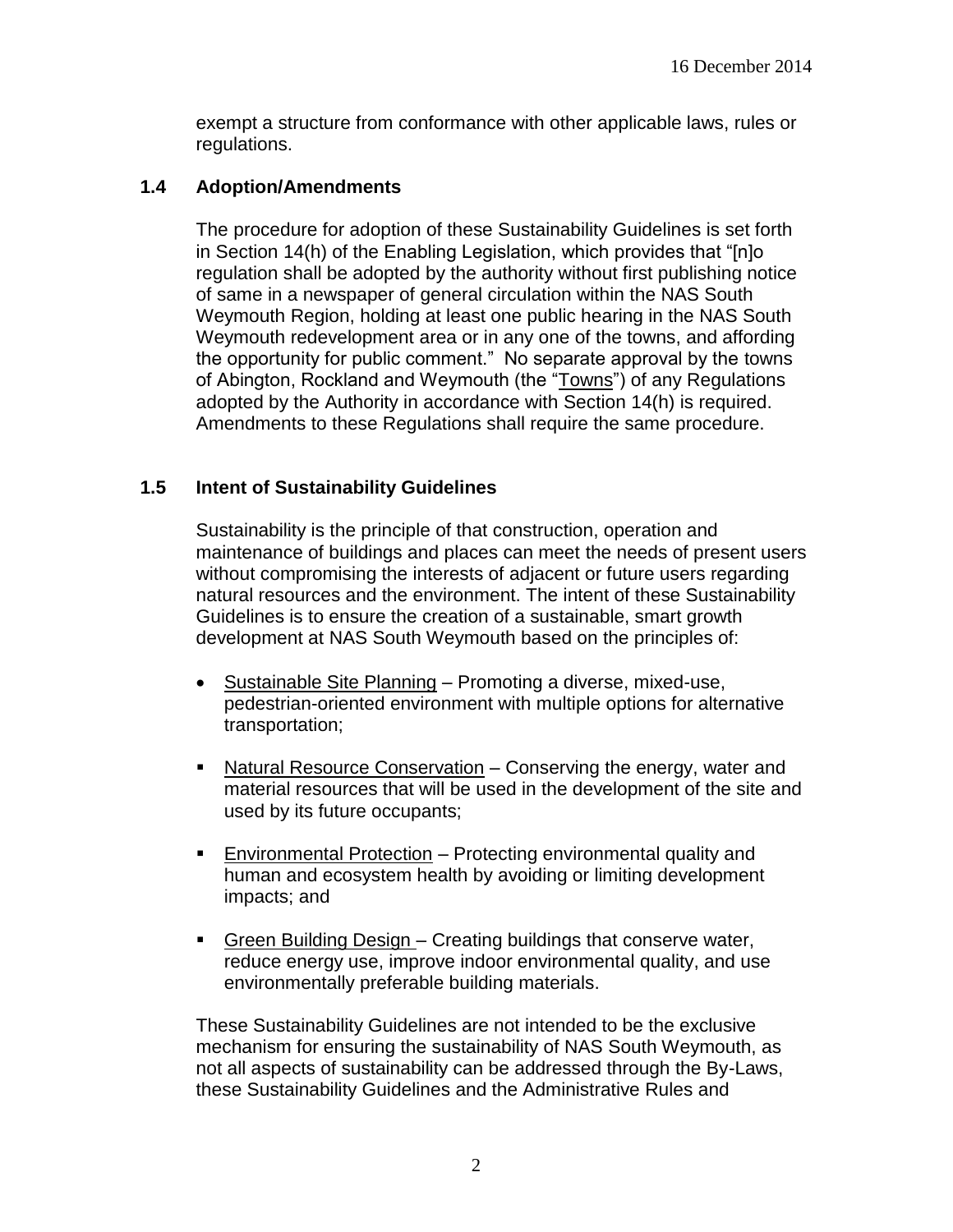Regulations of NAS South Weymouth. Article III and Article IV of the Subdivision Rules and Regulations of Naval Air Station (NAS) South Weymouth (the "Subdivision Regulations") additionally incorporate important aspects and principles of sustainability. Other issues of sustainability are addressed through non-zoning mechanisms including mitigation requirements adopted pursuant to state environmental review under the Massachusetts Environmental Policy Act.

### **1.6 How to Use These Sustainability Guidelines**

These Sustainability Guidelines contain mandatory and recommended provisions. Mandatory provisions are obligatory and failure to incorporate mandatory provisions shall constitute independent grounds for denial of an application or approval unless an exemption is granted by the Applicable Subdivision Board, as such term is defined in the Subdivision Regulations, or the Zoning Enforcement Officer. Recommended provisions provide guidance on preferred sustainability standards and elements, but failure to incorporate recommended provisions shall not be independent grounds for denial of an application or approval.

### **1.7 Administration**

The provisions of these Sustainability Guidelines shall apply in both the Central Redevelopment Area and the Perimeter Areas. The Authority shall administer and enforce these Sustainability Guidelines within the boundaries of the Central Redevelopment Area, and the Towns shall administer and enforce these Sustainability Guidelines within the boundaries of that portion of the Perimeter Area located within such Town. Areas outside NAS South Weymouth shall remain entirely within the jurisdiction of the Towns and shall continue to be administered by officials of the Towns in accordance with all applicable laws, including the municipal laws and regulations applicable to the Towns.

The Applicable Subdivision Board and the Zoning Enforcement Officer shall serve as the enforcers of these Sustainability Guidelines. Approvals shall not be unreasonably withheld; however, non-compliant projects which do not obtain an exemption from the Applicable Subdivision Board or Zoning Enforcement Officer will be rejected and must be redesigned to conform to these Sustainability Guidelines. Exemptions from compliance with the mandatory provisions of these Sustainability Guidelines may be granted at the sole discretion of the Applicable Subdivision Board or Zoning Enforcement Officer, based on considerations including but not limited to technical or economic feasibility. Any exemption shall be subject to review by the Permit Granting Authority.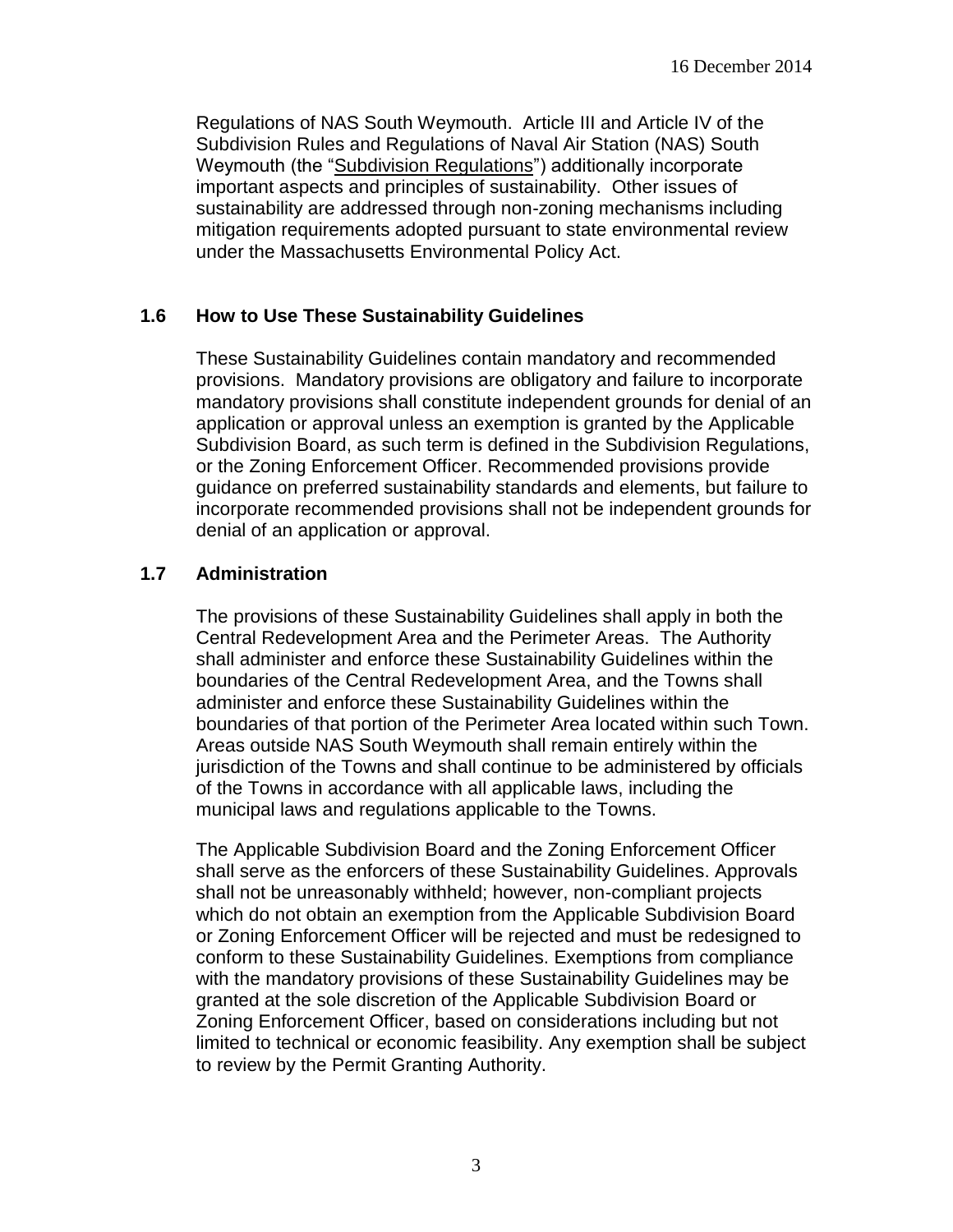#### **1.8 Definitions**

Capitalized terms not otherwise defined in these Sustainability Guidelines shall have the meanings ascribed to such terms in the By-Laws. All terms used in these Sustainability Guidelines that are defined in the By-Laws shall have the meanings ascribed to such terms in the By-Laws. The following terms used in these Sustainability Guidelines shall be defined as set forth below:

ACTIVITY AND USE LIMITATION: A title document created pursuant to the Massachusetts Contingency Plan, 310 CMR 40.0000, which allows a land owner to voluntarily restrict the future use of the subject property as part of achieving site closure.

BASELINE WATER USE: A calculated amount of water that would be used for landscape irrigation in the absence of measures to reduce Potable Water use for irrigation; provided, however, that no Baseline Water Use need be calculated if an Applicant proposes to use only non-Potable Water (including rainwater, Graywater and/or Reclaimed Water) for landscape irrigation.

CONSTRUCTION WASTE MANAGEMENT PLAN: A plan for the management of construction and demolition debris, as defined by the Massachusetts Department of Environmental Protection, which has been approved by the Authority.

ENERGY STAR: The Energy Star program developed by the federal Environmental Protection Agency to help businesses and individuals protect the environment through superior energy efficiency.

ENERGY STAR FOR HOMES STANDARD: The federal Environmental Protection Agency's Energy Star performance guidelines for energy efficiency in newly constructed homes.

GRAYWATER: Wastewater from lavatories, showers, bathtubs, washing machines and sinks that are not used for disposal of hazardous or toxic ingredients or wastes from food preparation.

HEAT ISLAND: A developed area that tends to be warmer than nearby undeveloped areas as a result of solar energy retention on constructed surfaces.

HIGH ALBEDO MATERIALS: Materials with high solar reflectance, being the ratio of the reflected solar energy to the incoming solar energy.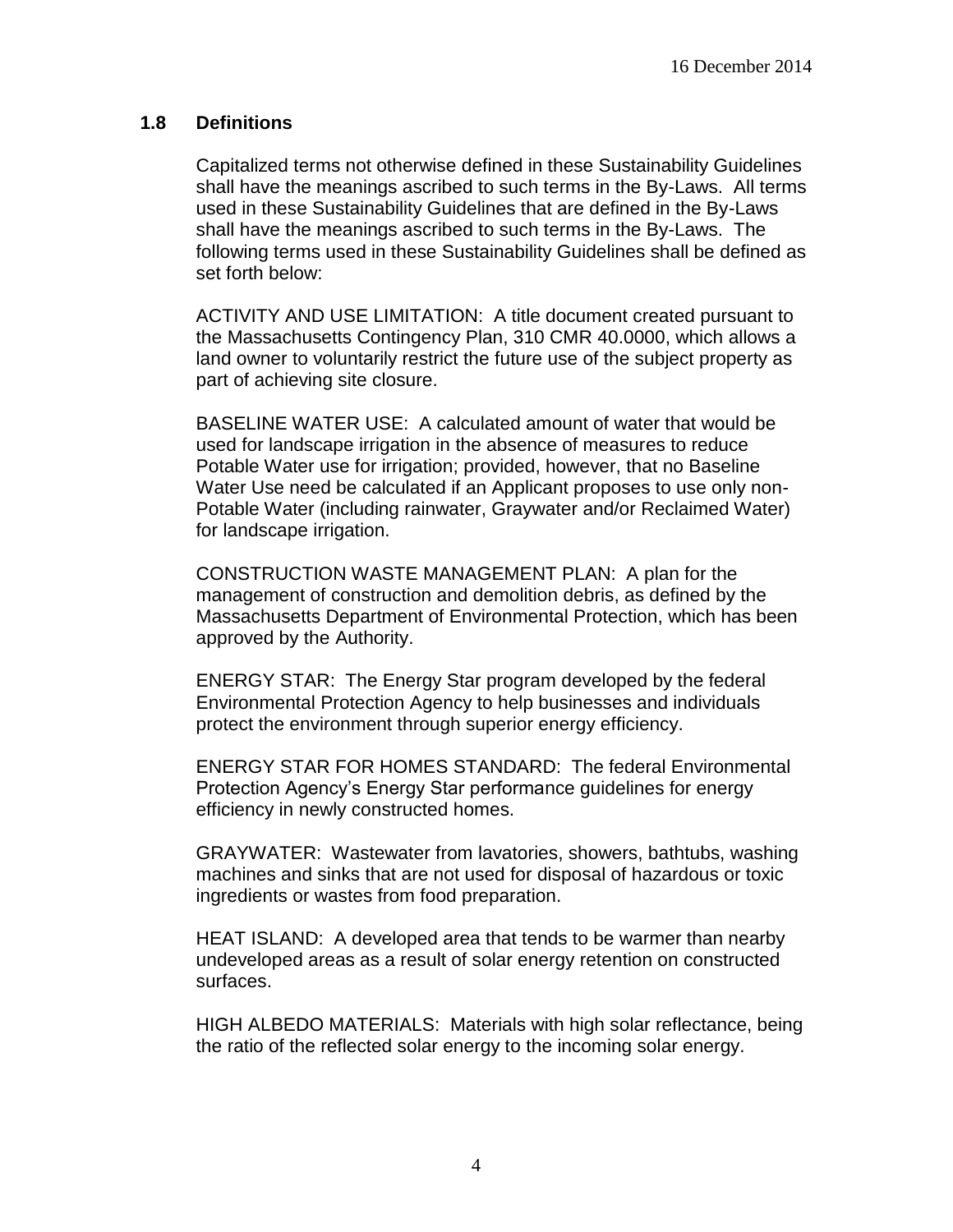LEED: The United States Green Building Council's Leadership in Energy and Environmental Design standards, which are consensus-based voluntary national standards for developing high-performance, sustainable buildings.

LEED CERTIFIABLE: A project that the Zoning Enforcement Officer determines has the necessary number of points to qualify for LEED certification, but for which the applicant has not initiated the formal process of becoming LEED certified.

LOW VOC MATERIAL: Material that is best-in-class in terms of reduction of the amount of volatile organic compounds (VOCs) that they emit after they are installed in new construction. The LEED standards for new construction recommend levels of VOCs for adhesives, sealants, paintings, coatings, carpet, and composite wood products.

OXIDATION CATALYSTS: A device similar to a standard catalytic converter than can be added to a diesel vehicle to convert certain pollutants, such as carbon monoxide, particulate matter and volatile organic compounds, into non-polluting by-products.

PREFERRED PARKING: Parking spaces in parking lots that are closest and most readily accessible to entrances of the buildings serviced by the parking lots.

POTABLE WATER: Water that has been treated to meet federal and state regulatory standards for drinking water. Water from any on-site well that may be capable of meeting standards for drinking water but has not been treated shall not be considered Potable Water.

RECLAIMED WATER: Wastewater that has received tertiary-level treatment to be suitable for reuse in non-potable applications.

SHUTTLE BUS: A clean-fueled, on-site transit shuttle that, once operation begins, will be designed to provide service every fifteen (15) minutes within a quarter mile of ninety percent (90%) of homes, shops, offices and other businesses within the development and will connect to the Massachusetts Bay Transportation Authority ("MBTA") South Weymouth commuter rail station.

UN-MORTARED UNIT PAVERS: Pavers with sand or other fine, loose material used in place of mortar to allow on-site recharge of stormwater.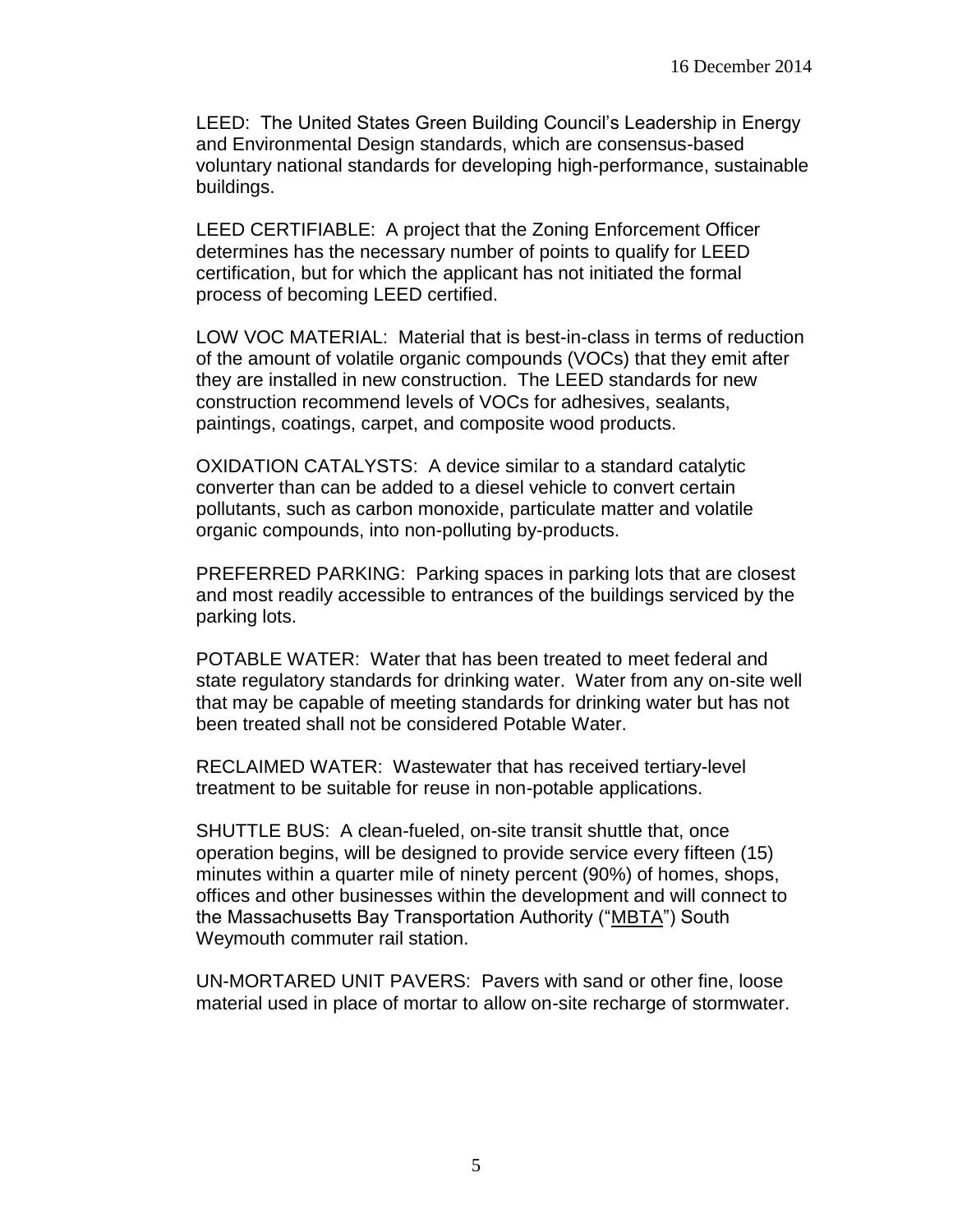# **ARTICLE 2 – SUSTAINABLE SITE PLANNING**

## **2.1 Intent**

- 2.1.1 The aim of the roadway system is to provide an efficient, safe, multi-modal network of public streets that accommodates vehicular, pedestrian, and bicycle traffic and encourages transit ridership. All streets shall be consistent with Article III of the Subdivision Regulations and shall be designed so that, in the opinion of the Authority, they will provide safe travel for vehicles, pedestrians and bicyclists and an attractive street layout that maximizes the livability of all zoning districts.
- 2.1.2 This section of the Sustainability Guidelines is also intended to ensure a "green streets" approach that makes the most efficient use of water, fertilizer, building materials and labor to create a sustainable landscape approach to street trees and planting areas.
- 2.1.3 This section of the Sustainability Guidelines should be read in conjunction with the requirements of Article III and Article IV of the Subdivision Regulations.

## **2.2 Multi-Modal Transportation Opportunities**

|                    | <b>MANDATORY</b>                                                                                                                                                                           |
|--------------------|--------------------------------------------------------------------------------------------------------------------------------------------------------------------------------------------|
|                    | Applicants shall commit to participating in any existing or planned<br>transportation management association and providing support for<br>transit and shared vehicle use.                  |
| <b>RECOMMENDED</b> |                                                                                                                                                                                            |
| A.                 | Buildings should be located within one-half $(\frac{1}{2})$ mile of the MBTA<br>South Weymouth commuter rail station or within one-quarter $(\frac{1}{4})$<br>mile of a Shuttle Bus route. |

### **2.3 Parking Demand Management**

|    | <b>MANDATORY</b>                                                                                                                                                                                                                                                                         |  |
|----|------------------------------------------------------------------------------------------------------------------------------------------------------------------------------------------------------------------------------------------------------------------------------------------|--|
| 1. | For parking lots associated with non-residential uses (office, light<br>industrial or biopharmaceutical manufacturing), applicants shall<br>designate at least five percent (5%) of all parking spaces as<br>Preferred Parking that are reserved for carpools or car sharing<br>service. |  |
|    | <b>RECOMMENDED</b>                                                                                                                                                                                                                                                                       |  |
| А. | Applicants should provide the minimum, rather than maximum,<br>number of parking spaces permitted by the applicable provisions of<br>the By-Laws.                                                                                                                                        |  |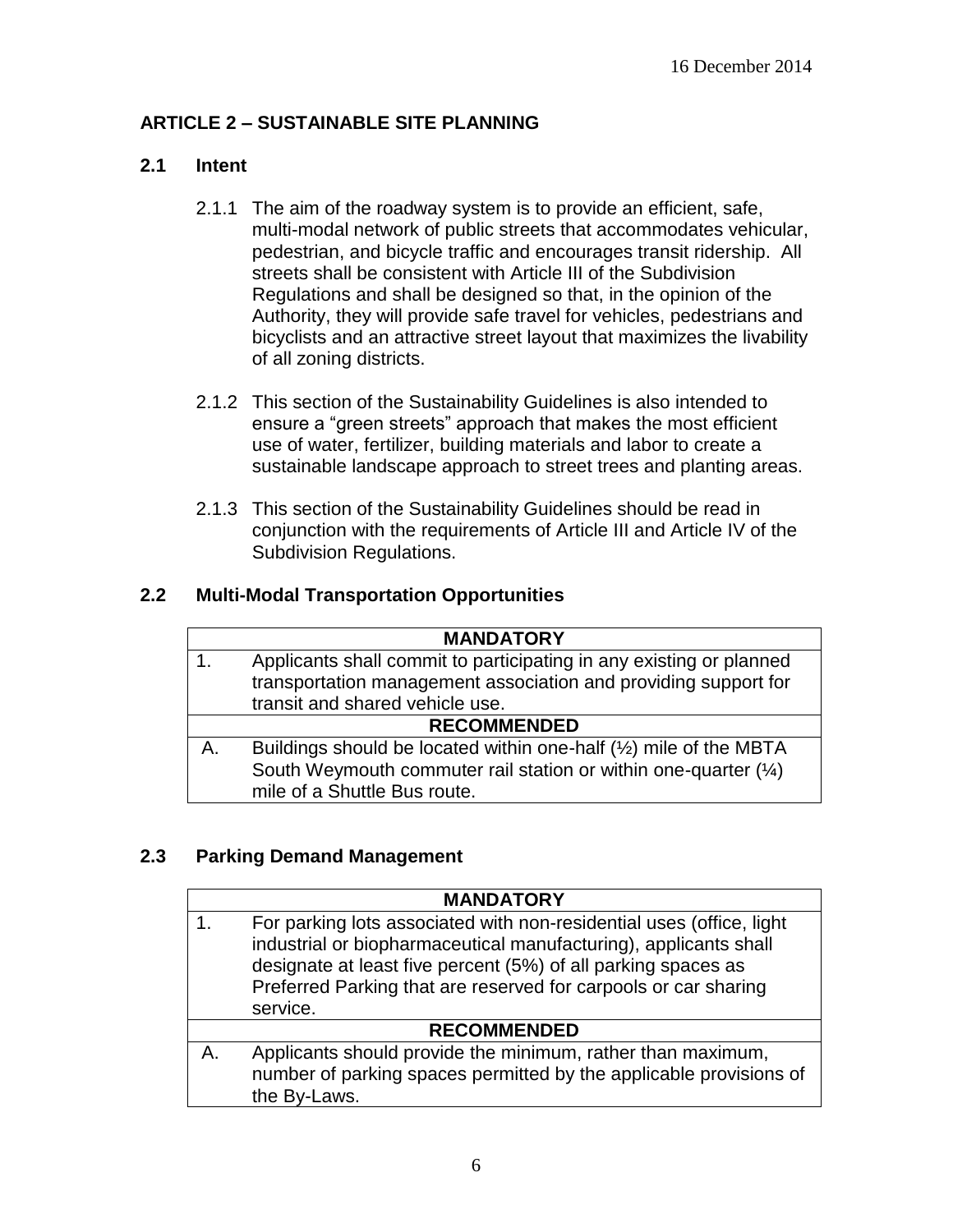# **2.4 Pedestrian and Bicycling Facilities**

|               | <b>MANDATORY</b>                                                                                                                                                                                                                                                                                          |
|---------------|-----------------------------------------------------------------------------------------------------------------------------------------------------------------------------------------------------------------------------------------------------------------------------------------------------------|
| $\mathbf 1$ . | Pedestrian facilities (sidewalks and trails) and bicycle facilities                                                                                                                                                                                                                                       |
|               | (including bicycle lanes) shall be provided as required by Article III of                                                                                                                                                                                                                                 |
|               | the Subdivision Regulations.                                                                                                                                                                                                                                                                              |
| 2             | Buildings with office uses shall provide bicycle racks for five percent<br>(5%) of all "Full-Time Equivalent" building occupants; multi-family<br>residential buildings shall provide covered bicycle storage facilities<br>such that fifteen percent (15%) of all bedrooms can store one (1)<br>bicycle. |
|               | <b>RECOMMENDED</b>                                                                                                                                                                                                                                                                                        |
| Α.            | To encourage bicycling, buildings with office uses should provide<br>shower and changing facilities in the building (or within 200 yards of<br>the entrance) for one-half percent (0.5%) of building occupants and<br>covered bicycle storage for five percent (5%) of all allowed building<br>occupants. |

# **2.5 Green Streets**

ŕ

|    | <b>MANDATORY</b>                                                                                                                                                                                                                                                                                                                                                                                                           |  |  |
|----|----------------------------------------------------------------------------------------------------------------------------------------------------------------------------------------------------------------------------------------------------------------------------------------------------------------------------------------------------------------------------------------------------------------------------|--|--|
| 1. | Potable Water use for irrigation of street trees and planting strips<br>shall be reduced by fifty percent (50%) of calculated Baseline<br>Water Use through use of rainwater, Graywater, Reclaimed Water,<br>non-potable groundwater, non-potable surface water, plant<br>selection and irrigation efficiency. Interim or temporary use of<br>Potable Water for irrigation should be reduced to the extent<br>practicable. |  |  |
| 2. | Bioswales and planting buffers shall be used along streets as<br>required by Article III of the Subdivision Regulations in order to<br>mitigate stormwater runoff and promote natural irrigation.                                                                                                                                                                                                                          |  |  |
|    | <b>RECOMMENDED</b>                                                                                                                                                                                                                                                                                                                                                                                                         |  |  |
| Α. | Solar orientation, exposure and drainage patterns should be used<br>to guide planting locations and palettes.                                                                                                                                                                                                                                                                                                              |  |  |
| В. | Plants should be grouped according to irrigation needs. Drought-<br>tolerant and/or native plants that will spread and naturalize should<br>be used.                                                                                                                                                                                                                                                                       |  |  |

# **2.5 Pedestrian Access to Open Space**

| <b>MANDATORY</b>                                                               |
|--------------------------------------------------------------------------------|
| All buildings will be located within one-half $(\frac{1}{2})$ mile of a public |
| Open Space or Common Open Space.                                               |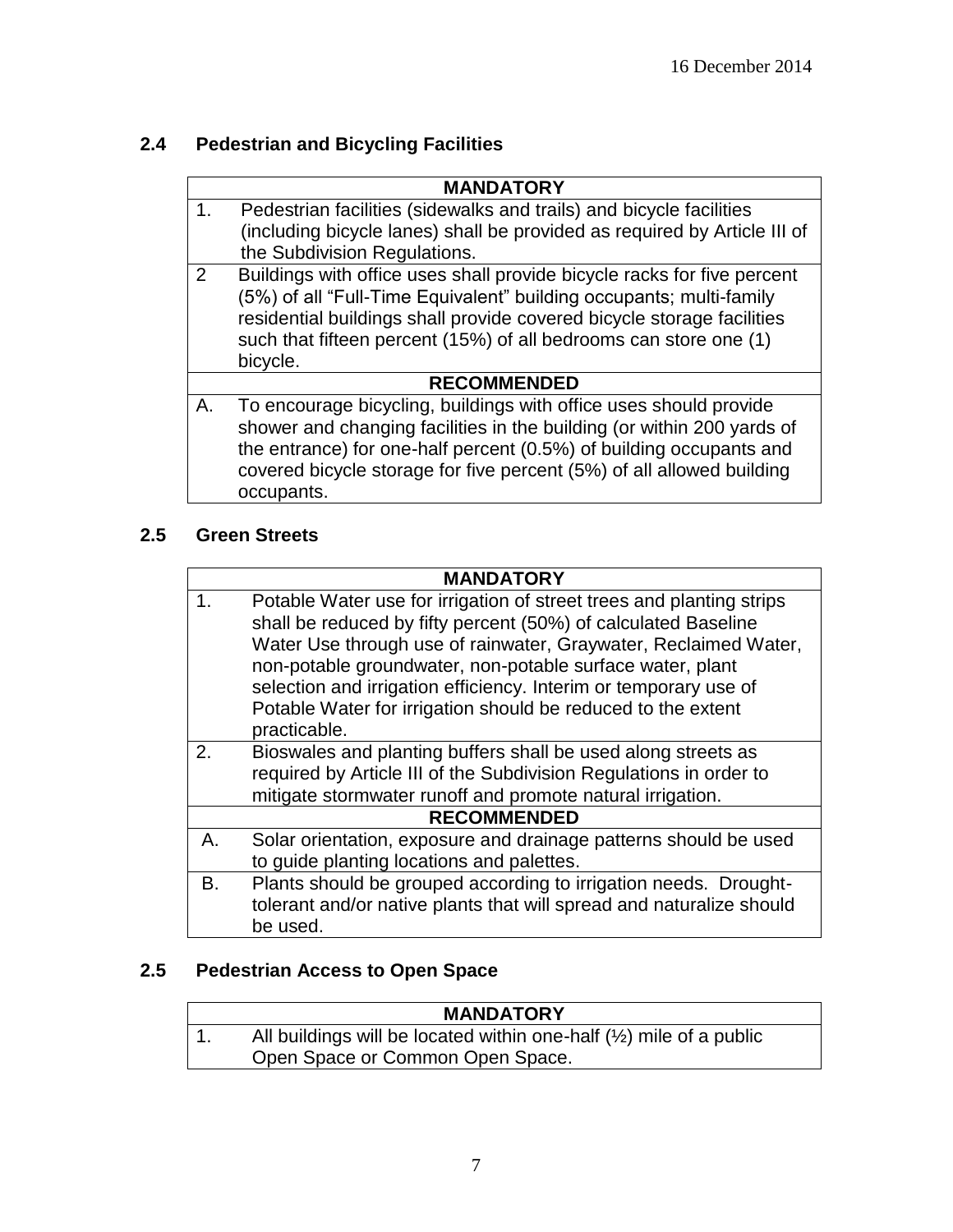### **ARTICLE 3 – NATURAL RESOURCE CONSERVATION AND ENVIRONMENTAL PROTECTION**

## **3.1 Intent**

The intent of this section of the Sustainability Guidelines is to conserve the energy, water and material resources that will be used in the development of NAS South Weymouth and used by its future occupants, as well as to protect environmental quality and human and ecosystem health by avoiding or limiting adverse environmental impacts associated with the development of NAS South Weymouth.

# **3.2 Construction Waste Management**

#### **MANDATORY**

- 1. All applicants shall have available, in writing, a Construction Waste Management Plan which quantifies material diversion goals and methods to recycle and/or salvage at least seventy-five percent (75%) of construction, demolition and land clearing waste by weight; provided, however, that the seventy-five percent (75%) reduction requirement shall be calculated excluding any wastes that may not be recycled or salvaged due to federal and state environmental laws and regulations, Activity and Use Limitations and/or deed restrictions.
- 2. At least seventy-five percent (75%) of all construction and demolition wastes shall be reused or recycled.

### **3.3 Materials Reuse and Recycled Materials**

#### **MANDATORY**

1. Area(s) will be designated for stockpiling topsoil removed or disturbed during site preparation and development so that stockpiled soil can be reapplied in final site finishing and landscaping; provided, however, that the topsoil stockpiling requirement shall not apply to any topsoil that requires specialized treatment and/or disposal pursuant to federal and state environmental laws and regulations, Activity and Use Limitations and/or deed restrictions.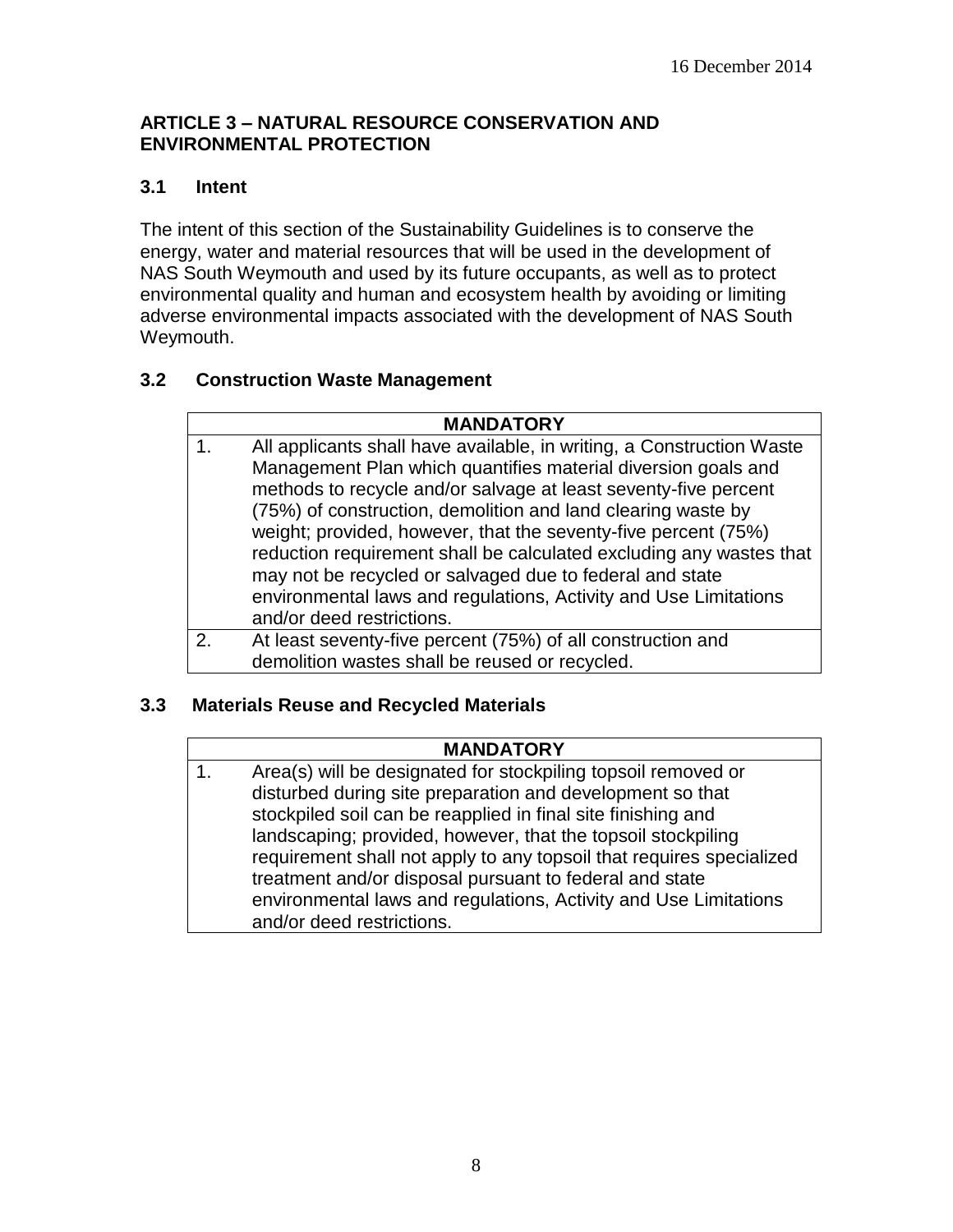|    | <b>RECOMMENDED</b>                                                                                                                                                                                                                                                                                                                                                    |
|----|-----------------------------------------------------------------------------------------------------------------------------------------------------------------------------------------------------------------------------------------------------------------------------------------------------------------------------------------------------------------------|
| А. | Common and public infrastructure such as sidewalks, roads,<br>grading, subbase, paving, curbs, and sewers should use material<br>with recycled content such that the sum of post-consumer recycled<br>content plus one-half $(\frac{1}{2})$ of the post-industrial recycled content<br>constitutes at least ten percent (10%) of the total value of the<br>materials. |
| B. | Outdoor site furnishings such as benches and playground<br>equipment should incorporate recycled-content material such that<br>the sum of post-consumer recycled content plus one-half $(\frac{1}{2})$ of the<br>post-industrial recycled content constitutes at least ten percent<br>(10%) of the total value of the materials.                                      |

# **3.4 Water Use Reduction**

| <b>MANDATORY</b>                                                     |
|----------------------------------------------------------------------|
| Buildings including residential uses shall be designed to use less   |
| than sixty-five (65) gallons of Potable Water per residential        |
| occupant per day.                                                    |
| Potable Water use for irrigation of street trees and planting strips |
| should be reduced by fifty percent (50%) of calculated Baseline      |
| Water Use through use of rainwater, Graywater, Reclaimed Water,      |
| non-potable groundwater, non-potable surface water, plant            |
| selection and irrigation efficiency. Interim or temporary use of     |
| Potable Water for irrigation shall be reduced to the extent          |
| practicable.                                                         |
| <b>RECOMMENDED</b>                                                   |
| Potable Water use for irrigation of street trees and planting strips |
| should be eliminated through use of rainwater, Graywater,            |
| Reclaimed Water, non-potable groundwater, non-potable surface        |
| water, plant selection and irrigation efficiency.                    |
| Soil should be prepared according to site conditions. Soil           |
| compaction should be prevented around street trees and street        |
| landscaping through tree grates or Un-mortared Unit Pavers.          |
| For office and retail uses, Potable Water should be reduced          |
| through the use of water-conserving appliances such as toilet,       |
| sinks, faucets and showerheads.                                      |
|                                                                      |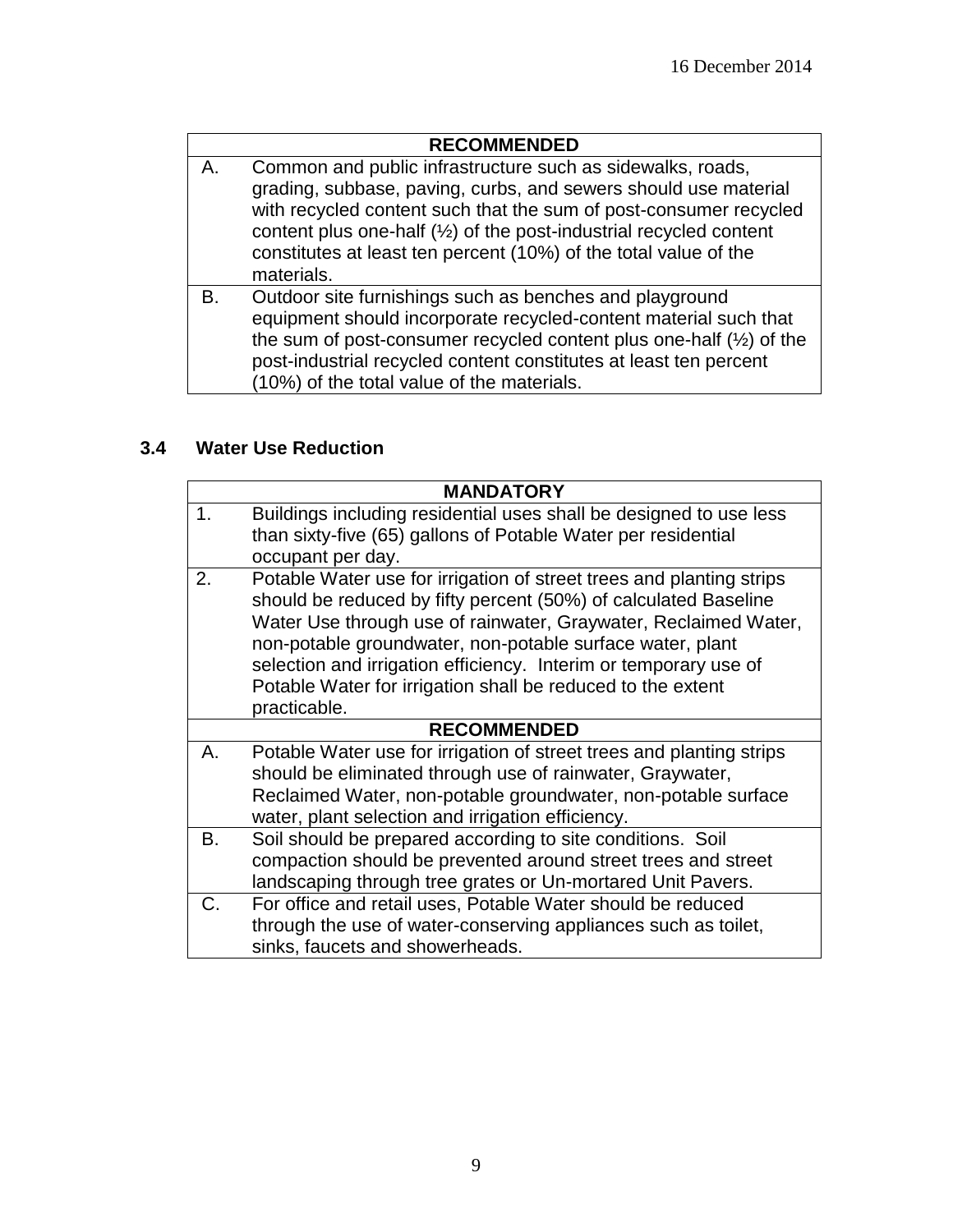# **3.5 Air Quality Protection**

|                    | <b>MANDATORY</b>                                                   |
|--------------------|--------------------------------------------------------------------|
| 1.                 | Emission controls, such as Oxidation Catalysts, shall be installed |
|                    | on heavy construction equipment to reduce diesel pollutants.       |
| 2.                 | Construction vehicles shall not idle engines for more than five    |
|                    | minutes.                                                           |
| <b>RECOMMENDED</b> |                                                                    |
| А                  | Low sulfur fuel and/or fuel additives that reduce air emissions    |
|                    | should be used in construction equipment used on-site.             |

# **3.6 Heat Island Reduction**

|    | <b>MANDATORY</b>                                                    |  |  |
|----|---------------------------------------------------------------------|--|--|
|    | At least fifty percent (50%) of a site's hardscaped, non-roof areas |  |  |
|    | shall be treated (including parking lots and walkways) to reduce    |  |  |
|    | Heat Islands by providing shade (within five (5) years of initial   |  |  |
|    | planting) and/or using light-colored/High Albedo Materials          |  |  |
|    | (reflectance of at least 0.3) or open grid paving.                  |  |  |
|    | <b>RECOMMENDED</b>                                                  |  |  |
| А. | The Heat Island effect should be further reduced by maximizing the  |  |  |
|    | tree canopy to paving ratio and using light-colored and reflective  |  |  |
|    | materials in outdoor surfaces.                                      |  |  |

# **3.7 Impervious Surfaces and Stormwater Runoff**

|                    | <b>MANDATORY</b>                                                                                                                                     |
|--------------------|------------------------------------------------------------------------------------------------------------------------------------------------------|
|                    | When surface parking is permitted, there shall be no more than one<br>row of parking between the principal façade of the building and the<br>street. |
| <b>RECOMMENDED</b> |                                                                                                                                                      |
| A.                 | The impervious footprint of development should be minimized.                                                                                         |
| <b>B.</b>          | Permeable pavement materials such as open grid systems should<br>be used for the construction of parking lots and other hardscape.                   |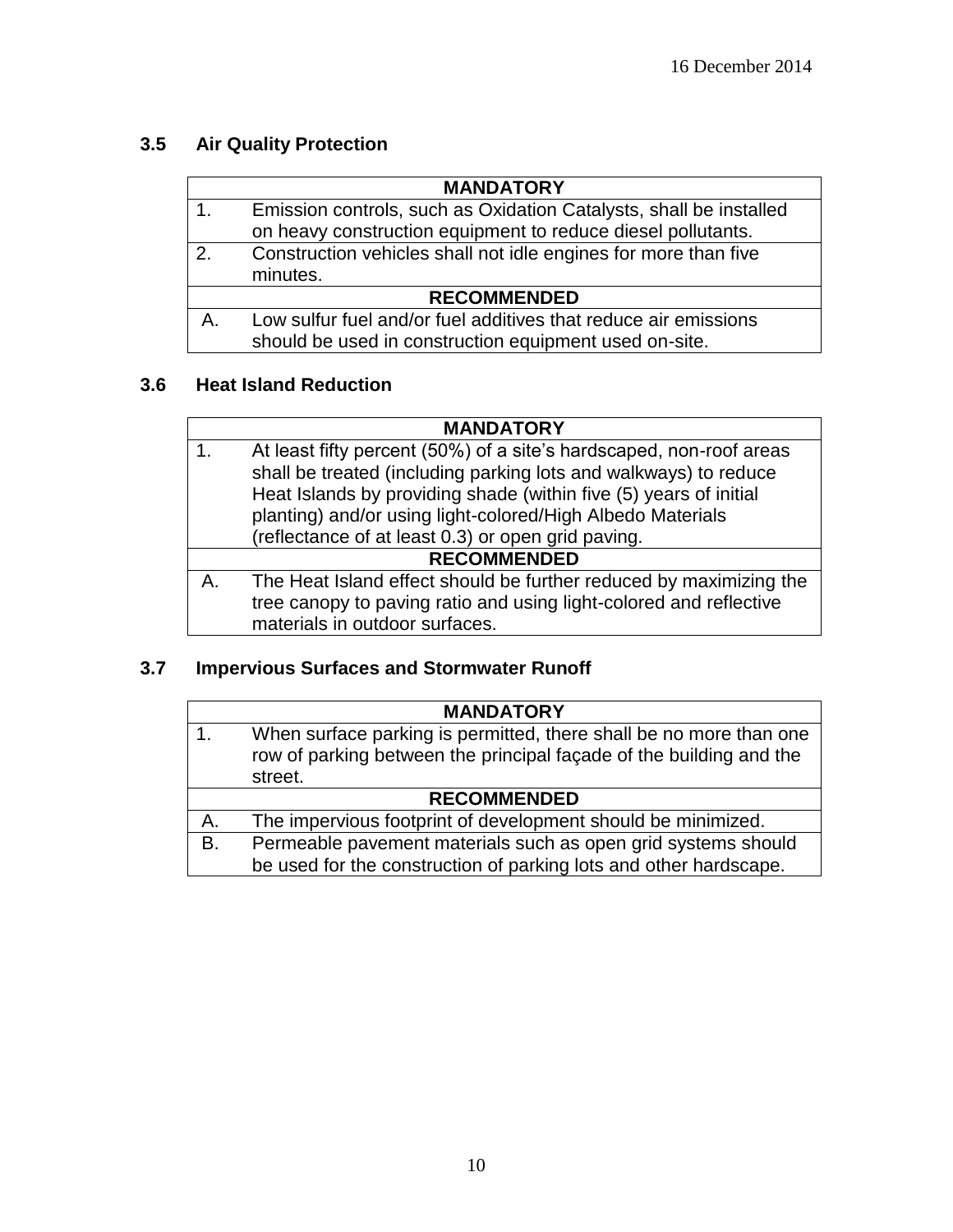# **ARTICLE 4 – GREEN BUILDING DESIGN**

### **4.1 Intent**

4.1.1 The intent of this section of the Sustainability Guidelines is to encourage the construction and operation of high-performance, sustainable buildings.

4.1.2 These Sustainability Guidelines are patterned in part on the LEED standards. There are LEED standards for both individual buildings (LEED for Building Design and Construction (LEED-BD&C); LEED for Homes (LEED-HOMES)) and a standard for entire development projects (LEED for Neighborhood Developments (LEED-ND)).

4.1.3 These Sustainability Guidelines do not require applicants to obtain LEED certification for either buildings or entire developments, but instead are designed to ensure that applicants can obtain needed points under the LEED scoring system if they voluntarily choose to obtain such certification.

# **4.2 Fast Track Permitting for Green Buildings**

In order to encourage applicants to make voluntary commitments to construction of sustainable, high performance buildings that go beyond the mandatory requirements of these Sustainability Guidelines, the Authority may create a "fast track" process for buildings or development plans that are determined by the Zoning Enforcement Officer to be LEED Certifiable. If created, such fast tracking shall minimize, to the extent practicable and consistent with applicable law, the number of days prior to public hearing for a Development Plan or Special Permit review as well as the number of days between the Authority's approval of a Development Plan, Special Permit or Site Plan and the issuance of a written decision.

# **4.3 Energy Efficiency**

### **RECOMMENDED**

A. All buildings, other than buildings including residential uses which are less than (3) three stories in height, should set and meet performance targets for energy intensity as the primary means for achieving superior energy efficiency in the design process. The use of energy modeling/simulation tools and energy performance target setting software may assist in this process. Eligible building types should consider meeting criteria designed to earn Energy Star recognition. Buildings not eligible for Energy Star recognition should be designed to meet or exceed energy intensity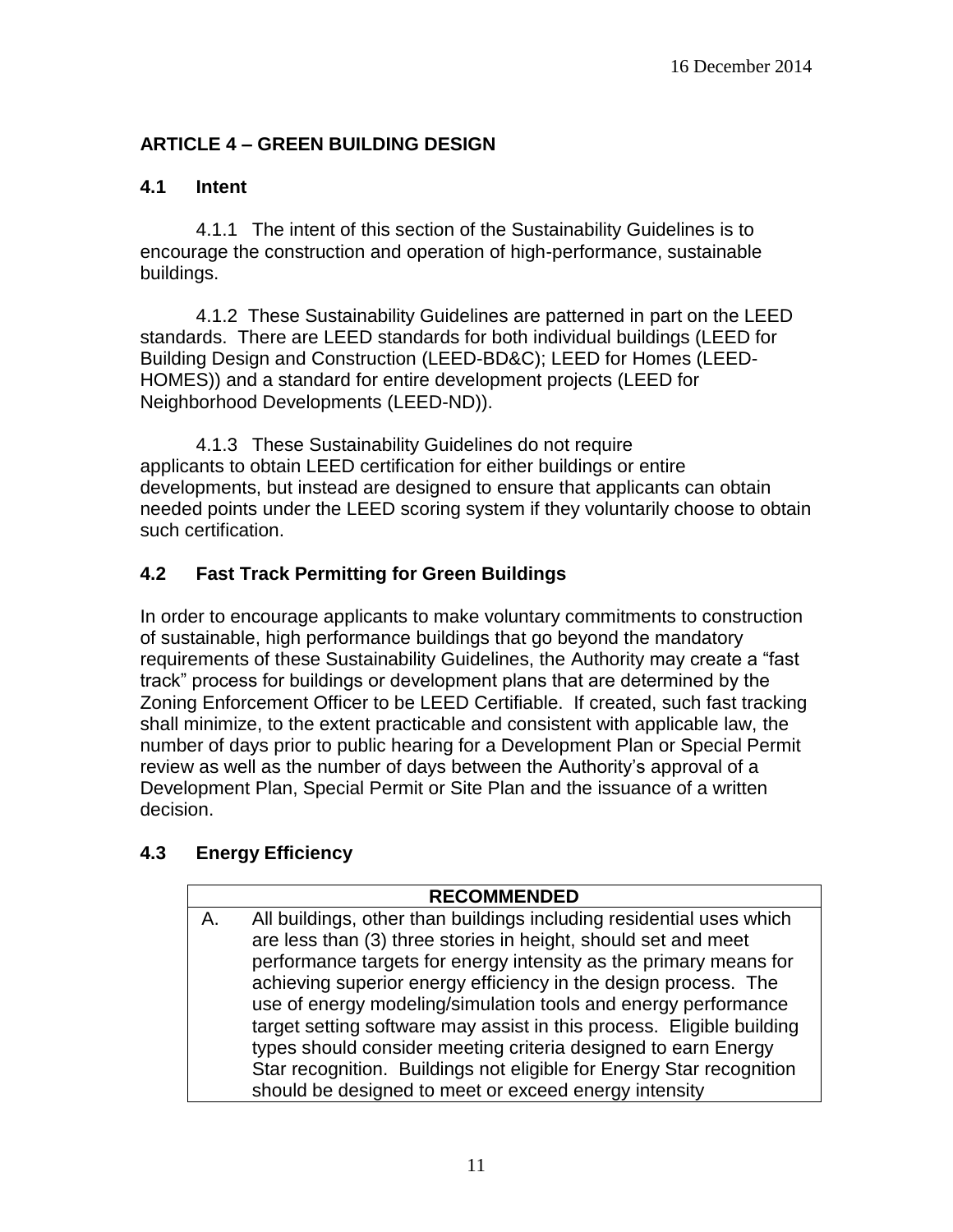|    | performance targets equivalent to fifteen percent (15%) less energy<br>than the simulated energy use of a similar building meeting the<br>minimum state building code requirements.                                                                                                             |
|----|-------------------------------------------------------------------------------------------------------------------------------------------------------------------------------------------------------------------------------------------------------------------------------------------------|
| В. | Buildings with residential uses which are less than three (3) stories<br>in height should be designed to meet the Energy Star for Homes<br>Standard.                                                                                                                                            |
| C. | Building designs should incorporate natural daylight to the greatest<br>extent possible for ambient indoor lighting, to achieve a minimum<br>glazing factor of two percent (2%) or at least twenty-five (25) foot<br>candles for seventy-five percent (75%) of all regularly occupied<br>areas. |
| D. | Flat roof surfaces should be green, vegetated roofs and/or Energy<br>Star high emissivity, high reflectivity roof membranes for a minimum<br>of seventy-five percent (75%) of the roof area or green roof for at<br>least fifty percent (50%) of roof area.                                     |

# **4.4 Sustainable Materials**

|    | <b>RECOMMENDED</b>                                                                                                                                                                                                                                                   |
|----|----------------------------------------------------------------------------------------------------------------------------------------------------------------------------------------------------------------------------------------------------------------------|
| А. | Buildings should incorporate recycled-content material such that<br>the sum of post-consumer recycled content plus one-half of the<br>post-industrial recycled content constitutes at least ten percent<br>(10%) of the total value of the materials.                |
| В. | Buildings should incorporate locally produced materials such that<br>ten percent (10%) of the materials used (by cost) are extracted,<br>processed and manufactured within five hundred (500) miles of the<br>project site.                                          |
| C. | Selection of building materials for the construction of building walls<br>should consider reclaimed or recycled material or salvaged<br>masonry brick or block.                                                                                                      |
| D. | Low VOC Material should be specified in construction documents<br>with clear VOC limits or material standards for products including,<br>but not limited to, adhesives, sealants, paints, coatings, carpet, and<br>composite wood products.                          |
| Е. | Buildings and building complexes should provide dedicated space<br>for collection of separated recyclables if dedicated space for trash<br>collection is also provided. Collection of paper, corrugated<br>cardboard, glass, plastics and metals should be provided. |

# **4.4 LEED Design**

|    | <b>RECOMMENDED</b>                                                  |
|----|---------------------------------------------------------------------|
| Α. | Commercial and industrial buildings should be designed and          |
|    | constructed to qualify for certification under the most current     |
|    | version of the LEED-NC standards.                                   |
| B. | Residential buildings should be designed and constructed to qualify |